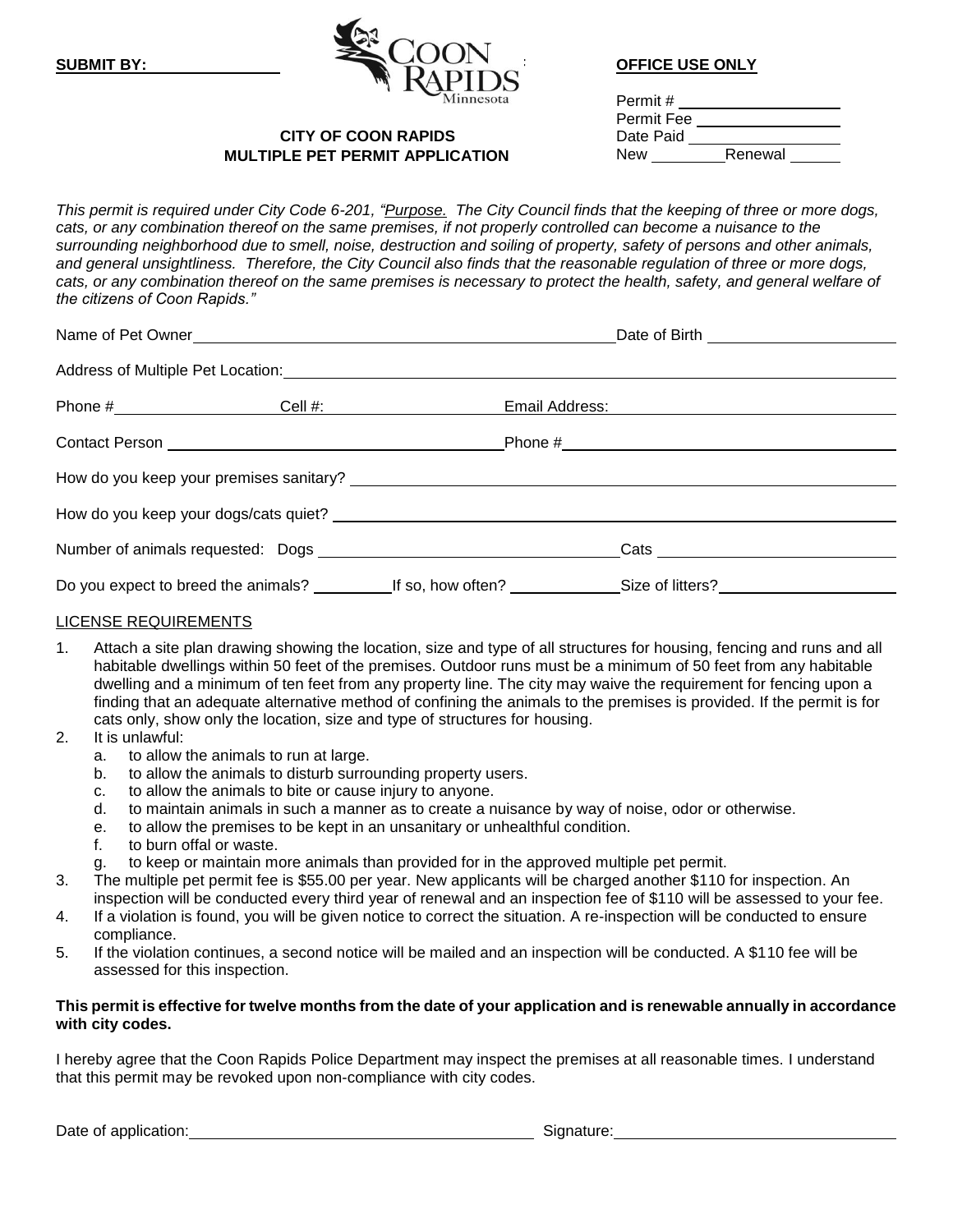Multiple Pet Permit City of Coon Rapids Page 2

# **Permit Requirement 1**

Attach a site plan drawing showing the location, size and type of all structures for housing, fencing and runs, and all habitable dwellings within 50 feet of the premises. Outdoor runs must be a minimum of 50 feet from any habitable dwelling and a minimum of ten feet from any property line. The City may waive the requirement for fencing upon a finding that an adequate alternative method of confining the animals to the premises is provided.

If you are requesting the City to waive the fencing requirement because you are providing an alternative method of confinement, describe that method in detail below. If the animals are to be kept primarily inside your home, state below.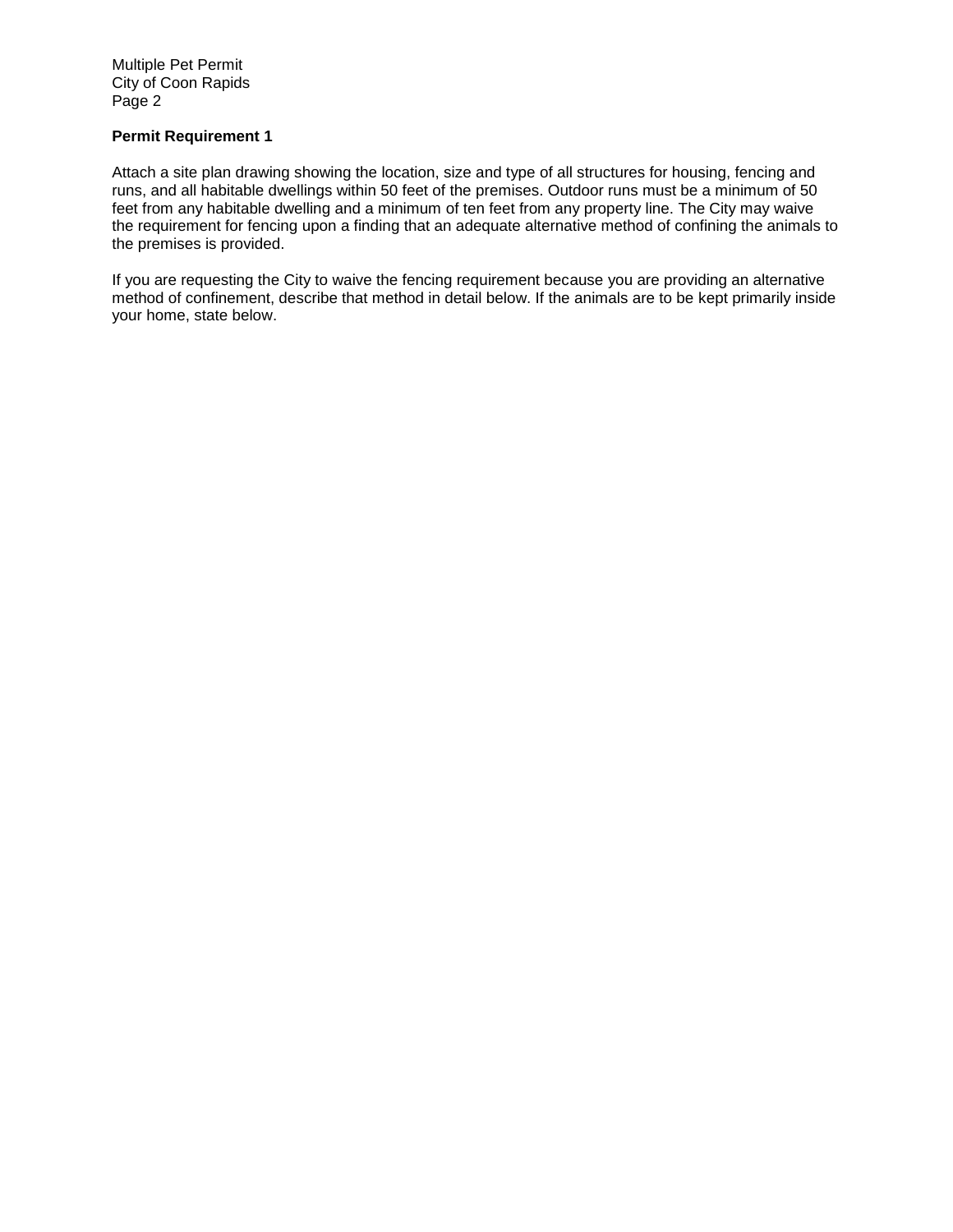Multiple Pet Permit City of Coon Rapids Page 3

# **Permit Requirement 2**.

The following information is required for each dog and/cat requested to be kept under this multiple pet permit application. It is the responsibility of the permit holder to inform the Coon Rapids Police Department of any changes in the dogs and/or cats subject to this permit. Attach Additional pages if necessary. Please include a copy of your pet's rabies vaccination record with this application**.**

| <b>Pet Information:</b>                                                                                                                                                                                                                                  |                                                                                                                                                                                                                                     | <b>Proof of Rabies Vaccine</b>                                                                                                                                                                                                       |
|----------------------------------------------------------------------------------------------------------------------------------------------------------------------------------------------------------------------------------------------------------|-------------------------------------------------------------------------------------------------------------------------------------------------------------------------------------------------------------------------------------|--------------------------------------------------------------------------------------------------------------------------------------------------------------------------------------------------------------------------------------|
|                                                                                                                                                                                                                                                          |                                                                                                                                                                                                                                     | Certificate No. ___________Date of Vaccine______________                                                                                                                                                                             |
|                                                                                                                                                                                                                                                          |                                                                                                                                                                                                                                     |                                                                                                                                                                                                                                      |
|                                                                                                                                                                                                                                                          |                                                                                                                                                                                                                                     | Current City of Coon Rapids Dog Lic #_______________                                                                                                                                                                                 |
| <b>Pet Information</b>                                                                                                                                                                                                                                   |                                                                                                                                                                                                                                     | <b>Proof of Rabies Vaccine</b><br>Certificate No. _________________Date of Vaccine__________                                                                                                                                         |
|                                                                                                                                                                                                                                                          |                                                                                                                                                                                                                                     |                                                                                                                                                                                                                                      |
|                                                                                                                                                                                                                                                          |                                                                                                                                                                                                                                     | Current City of Coon Rapids Dog Lic #                                                                                                                                                                                                |
| <b>Pet Information</b>                                                                                                                                                                                                                                   |                                                                                                                                                                                                                                     | <b>Proof of Rabies Vaccine</b>                                                                                                                                                                                                       |
|                                                                                                                                                                                                                                                          |                                                                                                                                                                                                                                     | Veterinarian <b> entrarritation</b> version of the set of the set of the set of the set of the set of the set of the set of the set of the set of the set of the set of the set of the set of the set of the set of the set of the s |
|                                                                                                                                                                                                                                                          |                                                                                                                                                                                                                                     | Current City of Coon Rapids Dog Lic #                                                                                                                                                                                                |
| <b>Pet Information</b>                                                                                                                                                                                                                                   |                                                                                                                                                                                                                                     | <b>Proof of Rabies Vaccine</b>                                                                                                                                                                                                       |
|                                                                                                                                                                                                                                                          |                                                                                                                                                                                                                                     |                                                                                                                                                                                                                                      |
|                                                                                                                                                                                                                                                          |                                                                                                                                                                                                                                     | Current City of Coon Rapids Dog Lic #________________                                                                                                                                                                                |
| <b>Pet Information</b>                                                                                                                                                                                                                                   | Name and the state of the state of the state of the state of the state of the state of the state of the state of the state of the state of the state of the state of the state of the state of the state of the state of the s      | <b>Proof of Rabies Vaccine</b><br>Certificate No. __________Date of Vaccine______________                                                                                                                                            |
|                                                                                                                                                                                                                                                          |                                                                                                                                                                                                                                     |                                                                                                                                                                                                                                      |
|                                                                                                                                                                                                                                                          |                                                                                                                                                                                                                                     | Current City of Coon Rapids Dog Lic ________________                                                                                                                                                                                 |
| <b>Pet Information</b>                                                                                                                                                                                                                                   |                                                                                                                                                                                                                                     | <b>Proof of Rabies Vaccine</b>                                                                                                                                                                                                       |
| <b>Breed</b>                                                                                                                                                                                                                                             |                                                                                                                                                                                                                                     |                                                                                                                                                                                                                                      |
| Color and the color of the color                                                                                                                                                                                                                         | $\angle$ Age                                                                                                                                                                                                                        | Current City of Coon Rapids Dog Lic #                                                                                                                                                                                                |
| <b>Pet Information</b><br>Name and the state of the state of the state of the state of the state of the state of the state of the state of the state of the state of the state of the state of the state of the state of the state of the state of the s |                                                                                                                                                                                                                                     | <b>Proof of Rabies Vaccine</b>                                                                                                                                                                                                       |
| Breed <b>contract contract of the contract of the contract of the contract of the contract of the contract of the contract of the contract of the contract of the contract of the contract of the contract of the contract of th</b>                     | <b>Sex</b> and the set of the set of the set of the set of the set of the set of the set of the set of the set of the set of the set of the set of the set of the set of the set of the set of the set of the set of the set of the | Veterinarian Network and Network and Network and Network and Network and Network and Network and Network and N                                                                                                                       |
|                                                                                                                                                                                                                                                          | Age                                                                                                                                                                                                                                 | Current City of Coon Rapids Dog Lic #                                                                                                                                                                                                |